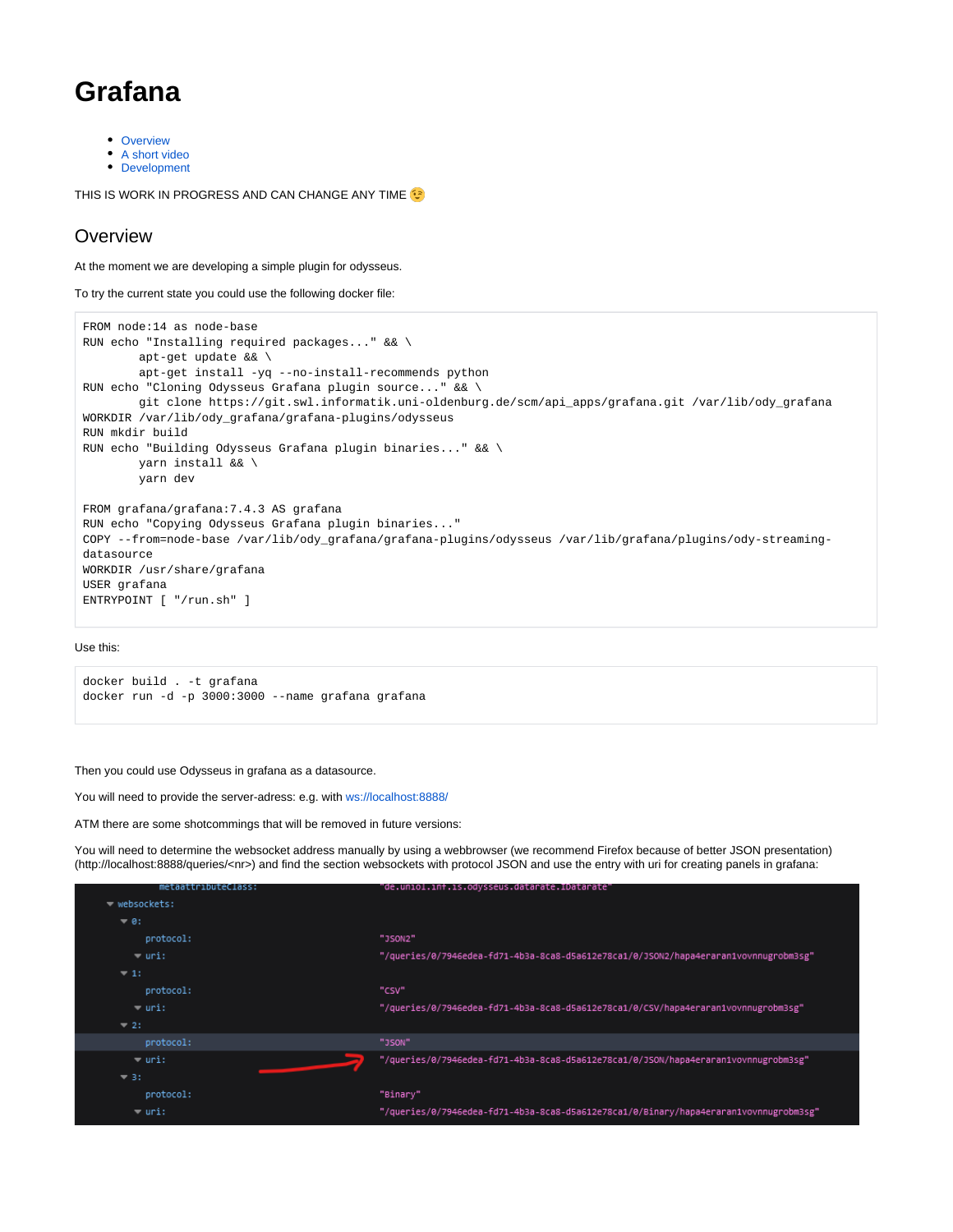The output of the connected query

- should contain an attribute named time with a milliseconds timestamp (typically this should be a current timestamp for grafana)
- all other attributes should be numeric attributes

## <span id="page-1-0"></span>A short video

Your browser does not support the HTML5 video element

The video can also be found here [https://odysseus.informatik.uni-oldenburg.de/download/documentation/videos/grafana/odysseus\\_grafana\\_tutorial.mp4](https://odysseus.informatik.uni-oldenburg.de/download/documentation/videos/grafana/odysseus_grafana_tutorial.mp4)

In addition, here is a brief [READ.ME.](https://wiki.odysseus.informatik.uni-oldenburg.de/download/attachments/87195650/READ.ME?version=1&modificationDate=1643105292000&api=v2)

```
We need a grafana plugin to be able to receive data from Odysseus.
Note that the current state of the plugin is experimental.
Wiki-Page: https://wiki.odysseus.informatik.uni-oldenburg.de/display/ODYSSEUS/Grafana
Requirements: docker
1. build a docker image based on the dockerfile in this folder
docker build . -t grafana
2. build and run a docker container based on the created image
docker run -d -p 3000:3000 --name grafana grafana
3. open grafana in a browser
localhost:3000
username: admin
password: admin
4. Add an Odysseus datasource
Requirements: Running Odysseus Server (or monolithic of course)
Configuration -> Data Sources
Select Others -> odysseus
Server URI: ws://localhost:8888/ (REST-port of a (here local) odysseus server)
Leave API Key empty
5. Create Dashboard
Create -> Dashboard
6. Create Panel
Requirements:
* To visualize single datastream attributes, there must be an operator that provides only the current timestamp 
named "time" and that attribute
* To easily find the operator, give him a proper name
* Query(s) should be installed
Tipps:
a) At the end of the query, create for each attribute you want to visualize a projection on "time" and the 
attribute
b) Grafana can display historical values but to show the results in real-time, the timestamps of the results 
should be set to the current time (necessary if you, e.g., read from a CSV file with old timestamps)
6.1. select your Odysseus datasource as datasource
6.2. you need a websocket that provides the data
6.3. open in a browser localhost:8888/queries to get information about all installed queries (in chrome it is 
not formatted; copy the content in, e.g., https://jsonformatter.curiousconcept.com/)
6.4. find the websocket in the json
go to the query id of your query -> rootOperators -> go to the operator providing the data to visualize -> 
ports -> websockets -> copy the JSON uri
6.5. Insert the copied URI in grafana into the websocket field of the panel query
6.6. Click on apply and after that on save dashboard
```
## <span id="page-1-1"></span>Development